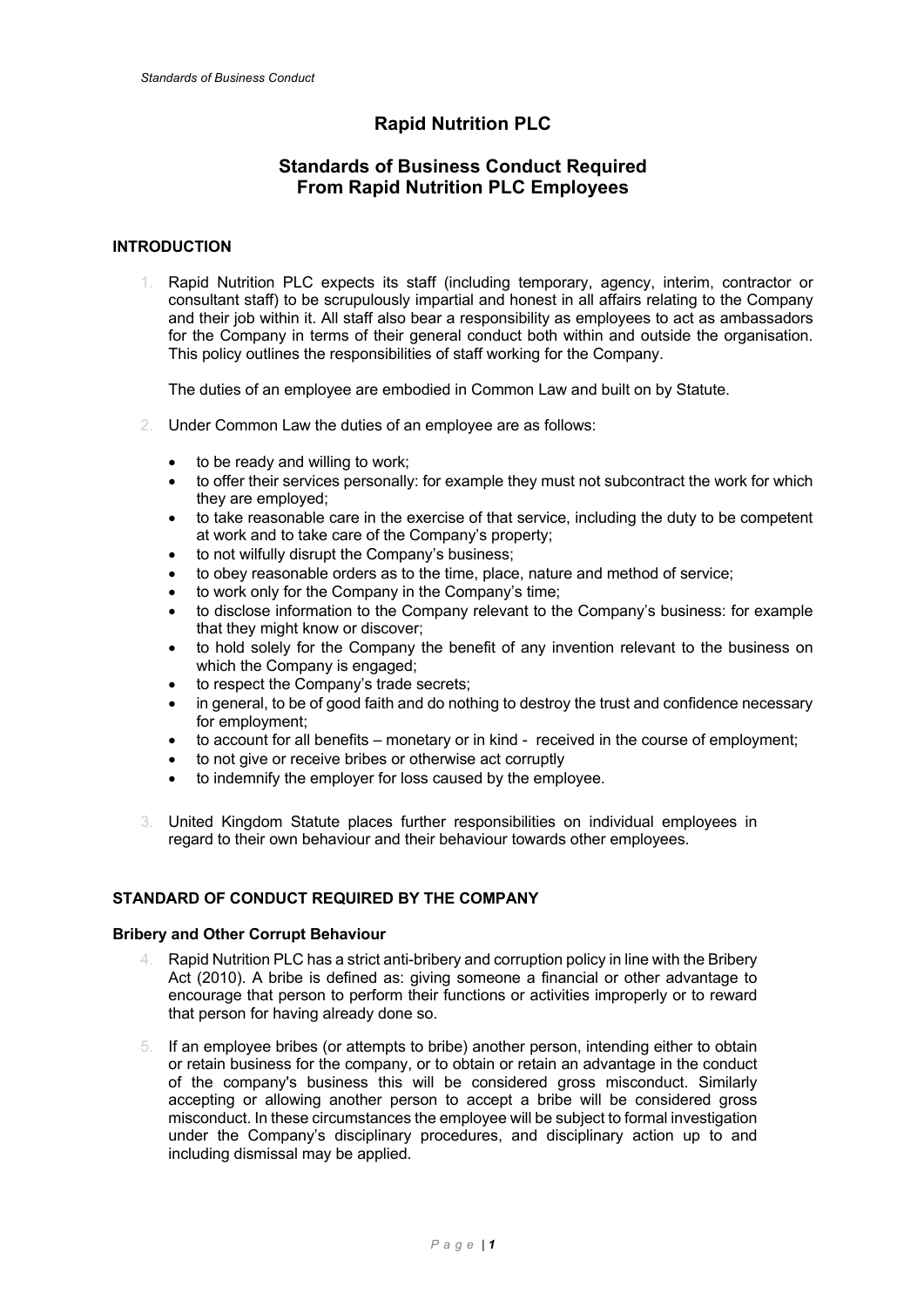## **Gifts and Hospitality**

6. In addition to the duties placed on employees by Civil and Statute Law. Rapid Nutrition PLC requires its employees to ensure that gifts and hospitality offered by suppliers and potential suppliers of goods and services to the Company are declined. This applies, whether the gifts or hospitality are offered within, or outside normal working hours. The only exceptions to this are trivial gifts with a nominal value of less than £10 such as a calendar, diary, chocolates or mugs can be accepted. All other gifts must be politely refused or, if received through the post, returned to the donor with a suitably worded letter signed by your line manager.

#### **Transaction of Private Business**

Employees having official dealings with contractors and other suppliers of goods or services must avoid transacting any kind of private business with them by any means other than the Company's normal commercial channels. No personal favours or transactions should be sought or accepted.

#### **Visits to Conferences, Demonstrations etc**

**8.** The Company intends that when it is necessary for employees to visit conferences, demonstrations and similar occasions, it should bear the travelling and subsistence expenses itself unless otherwise approved by a senior manager.

#### **Attendance at Luncheons, Receptions etc**

- 9. Where it is evident that the work of Rapid Nutrition PLC will be facilitated, invitations to attend receptions, luncheons etc. may be accepted under the following rules:
	- no employee may accept an invitation without first obtaining the approval of their line manager;
	- in exceptional circumstances, where it is not possible to seek prior approval, the facts should be reported immediately afterwards;
	- if addressed personally, such an invitation may not be transferred to another employee, except with the consent and approval of a senior manager as above and with the concurrence of the party issuing the invitation;
	- invitations involving attendance outside normal working hours may be accepted only on the authority of the line manager;
	- as a general rule, any employee who has any doubts about the wisdom of accepting any hospitality should decline the offer.
- 10. NB The important difference between, for example, attendance in an official capacity at a function organised by the Company and the acceptance of hospitality from a private individual or firm should be recognised.

#### **Identification**

11. Employees who have been issued with identity badges should wear or carry these whilst carrying out their duties.

#### **Confidentiality**

- 12. At all times confidentiality must be maintained. No information can be released to unauthorised persons or organisations. The Chief Executive / Business Owner or other Senior Managers of the Company will inform employees of those authorised to receive information.
- 13. If doubt exists as to the validity of an organisation or individuals to receive information, this must be checked with your line manager.

#### **Personal Relationships**

14. If a personal relationship between two employees develops within the working environment, the onus is on the senior employee concerned to bring this to the attention